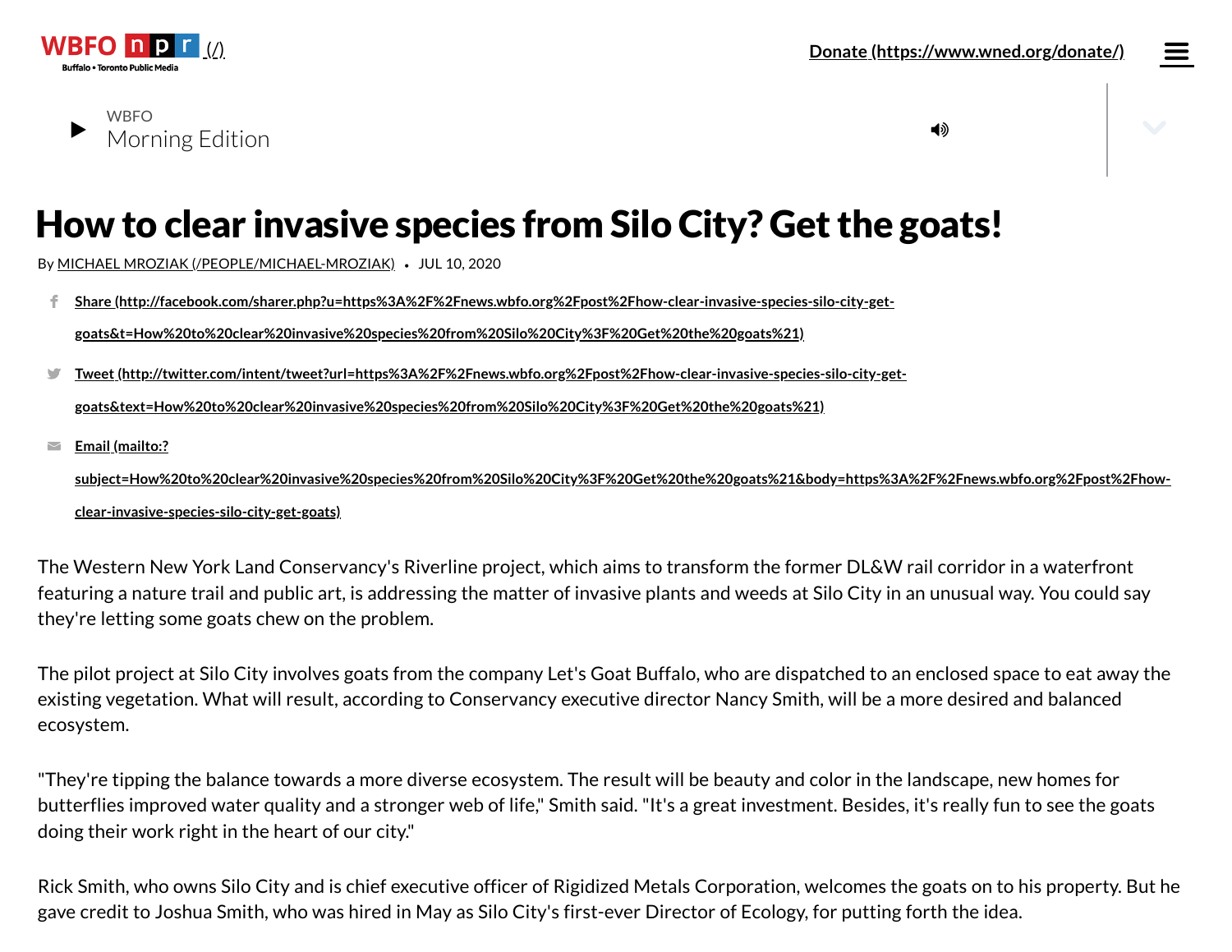

*One of Let's Goat Buffalo's busy workers feasts on the weeds and vegetation on the grounds of Silo City in Buffalo. Goatscaping is a strategy being utilized by the Western*

*New York Land Conservancy to reset the ecosystem along its Riverline project.*

CREDIT MICHAEL MROZIAK, WBFO

"It's very consistent with what Rigidized and Silo City and what Joshua's work is, which is really sort of healing this land in a very natural way, instead of digging up this stuff and carting it somewhere else because it's not quite up to speed," Smith said.

Since Let's Goat Buffalo opened last year, the goats have been quite busy satisfying their seemingly unending appetites. Let's Goat Buffalo's Jennifer Zeitler explained a second team of goats was busy that morning eating unwanted vegetation at the Stella Niagara Preserve in Niagara County.

The goal at Silo City is to eliminate invasive mugwort. But Zeitler says the animals are also able to safely eliminate unwanted plants that may be hazardous to humans.

"Poison ivy is a great example, which we actually have a lot of up at <u>(https://mediad.publicbroadcasting.net/p/wbfo/files/styles/x\_large/publ**ib/262007/peace-mead@yy**pghe said. "That's a tough plant for</u> humans to get in and mitigate. A lot of landscaping companies are not comfortable going in, for obvious reasons, and taking care of a plant like that. Homeowners struggle with it. It doesn't bother the goats at all, and they actually quite enjoy munching away on that."

The Conservancy also announced that the Riverline project, along the former DL&W rail corridor, has been added to the High Line Network of infrastructure reuse projects. This, Smith explained, will allow the Conservancy to share ideas for urban transformation projects.

**TAGS:** THE RIVERLINE [\(/TERM/RIVERLINE\)](https://news.wbfo.org/term/riverline) WESTERN NEW YORK LAND CONSERVANCY [\(/TERM/WESTERN-NEW-YORK-LAND-CONSERVANCY\)](https://news.wbfo.org/term/western-new-york-land-conservancy)

- **Share [\(http://facebook.com/sharer.php?u=https%3A%2F%2Fnews.wbfo.org%2Fpost%2Fhow-clear-invasive-species-silo-city-get](http://facebook.com/sharer.php?u=https%3A%2F%2Fnews.wbfo.org%2Fpost%2Fhow-clear-invasive-species-silo-city-get-goats&t=How%20to%20clear%20invasive%20species%20from%20Silo%20City%3F%20Get%20the%20goats%21)goats&t=How%20to%20clear%20invasive%20species%20from%20Silo%20City%3F%20Get%20the%20goats%21)** f.,
- **Tweet [\(http://twitter.com/intent/tweet?url=https%3A%2F%2Fnews.wbfo.org%2Fpost%2Fhow-clear-invasive-species-silo-city-get](http://twitter.com/intent/tweet?url=https%3A%2F%2Fnews.wbfo.org%2Fpost%2Fhow-clear-invasive-species-silo-city-get-goats&text=How%20to%20clear%20invasive%20species%20from%20Silo%20City%3F%20Get%20the%20goats%21)goats&text=How%20to%20clear%20invasive%20species%20from%20Silo%20City%3F%20Get%20the%20goats%21)** y.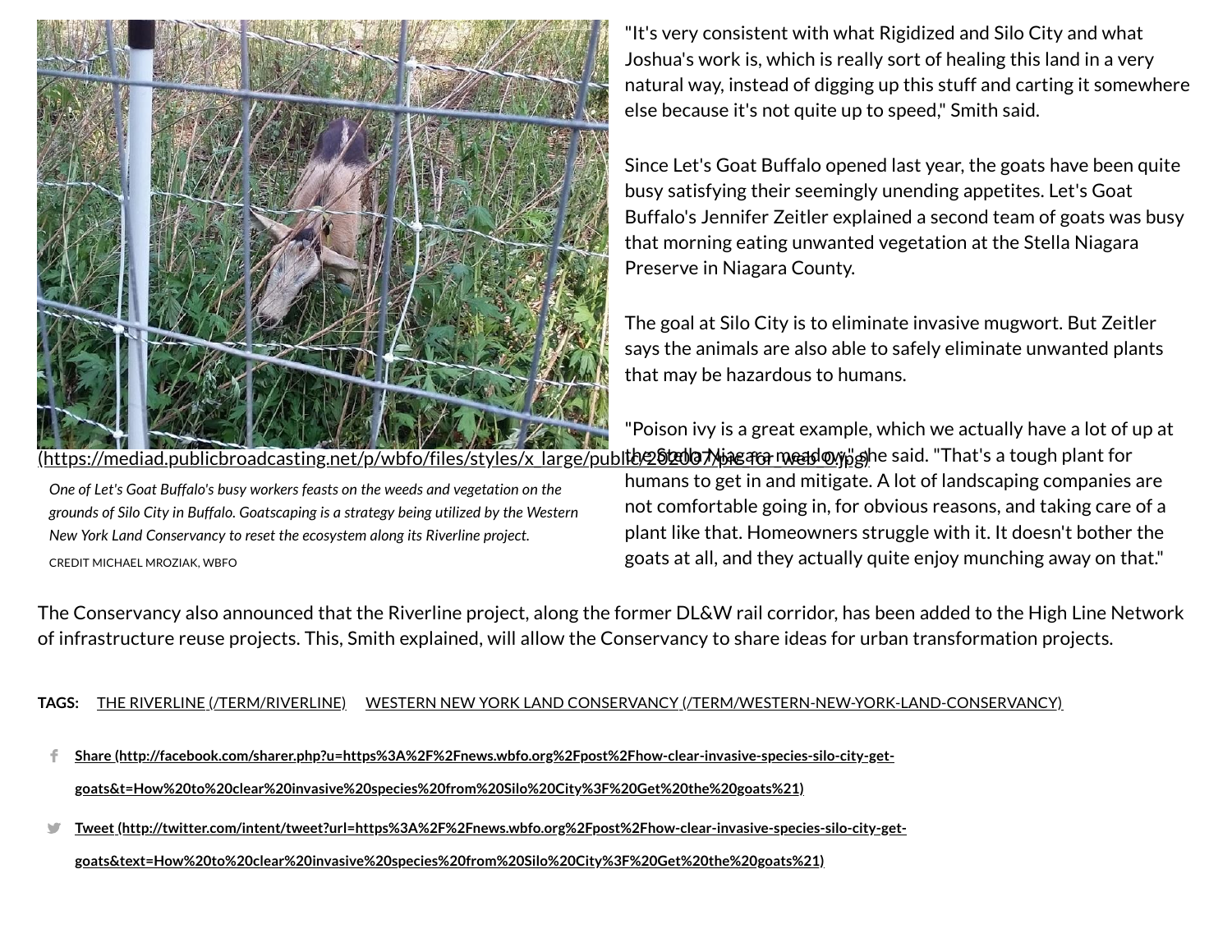

(/post/isn-t-just-forest-year-endfundraising-deadline-decide-fate-mossypoint)



(/post/niagara-river-corridor-receivesinternational-recognition)

## This is the fate-of-contract of Mossy Point and This is deadline to decide the fate of Mossy Point

[\(/post/isn-t-just-forest-year-end-fundraising-deadline-decide-fate-mossy-point\)](https://news.wbfo.org/post/isn-t-just-forest-year-end-fundraising-deadline-decide-fate-mossy-point) DEC 18, 2019 **K** 

<u>atio**nal ge corridor corridor receives** international recognition (/post/niagara-river-corridor-</u> [receives-international-recognition\)](https://news.wbfo.org/post/niagara-river-corridor-receives-international-recognition)

OCT 3, 2019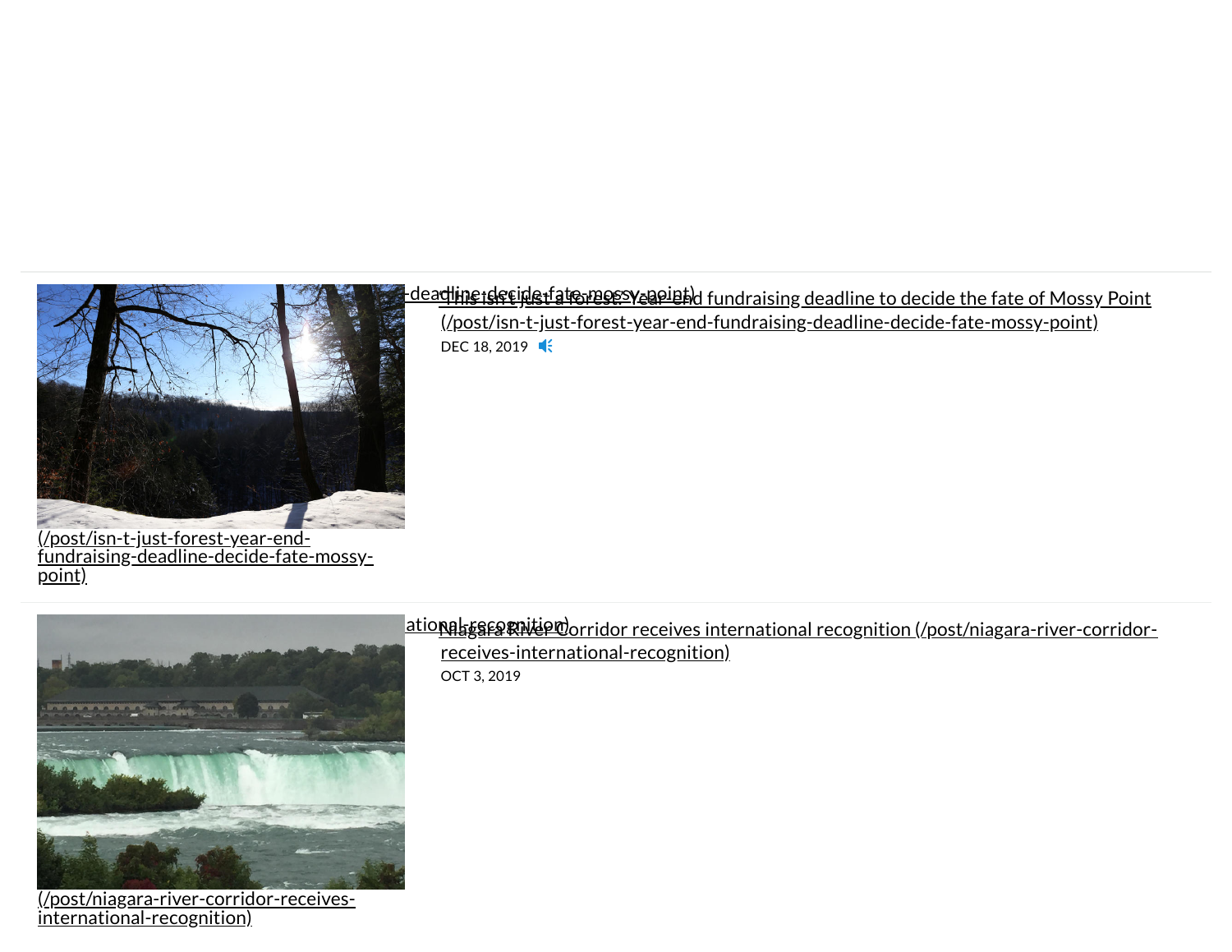

### $\kappa$  and  $\kappa$  and  $\kappa$  is a state  $\kappa$  -line  $\kappa$  -line  $\kappa$  proposals for former DL&W railway-line-chosen [\(/post/top-25-proposals-former-](https://news.wbfo.org/post/top-25-proposals-former-dlw-railway-line-chosen)

dlw-railway-line-chosen)

APR 11, 2019



<u>railway-line-chosen)</u>

[\(https://www.wned.org/\)](https://www.wned.org/)

[\(https://www.npr.org/sections/news/?station=wned\)](https://www.npr.org/sections/news/?station=wned)

 $\left|\left|\mathbb{B}\right|\right|\left|\mathbb{C}\right|$  [\(http://www.bbc.com/\)](http://www.bbc.com/)

[\(http://www.pri.org/\)](http://www.pri.org/)

[\(http://www.prx.org/\)](http://www.prx.org/)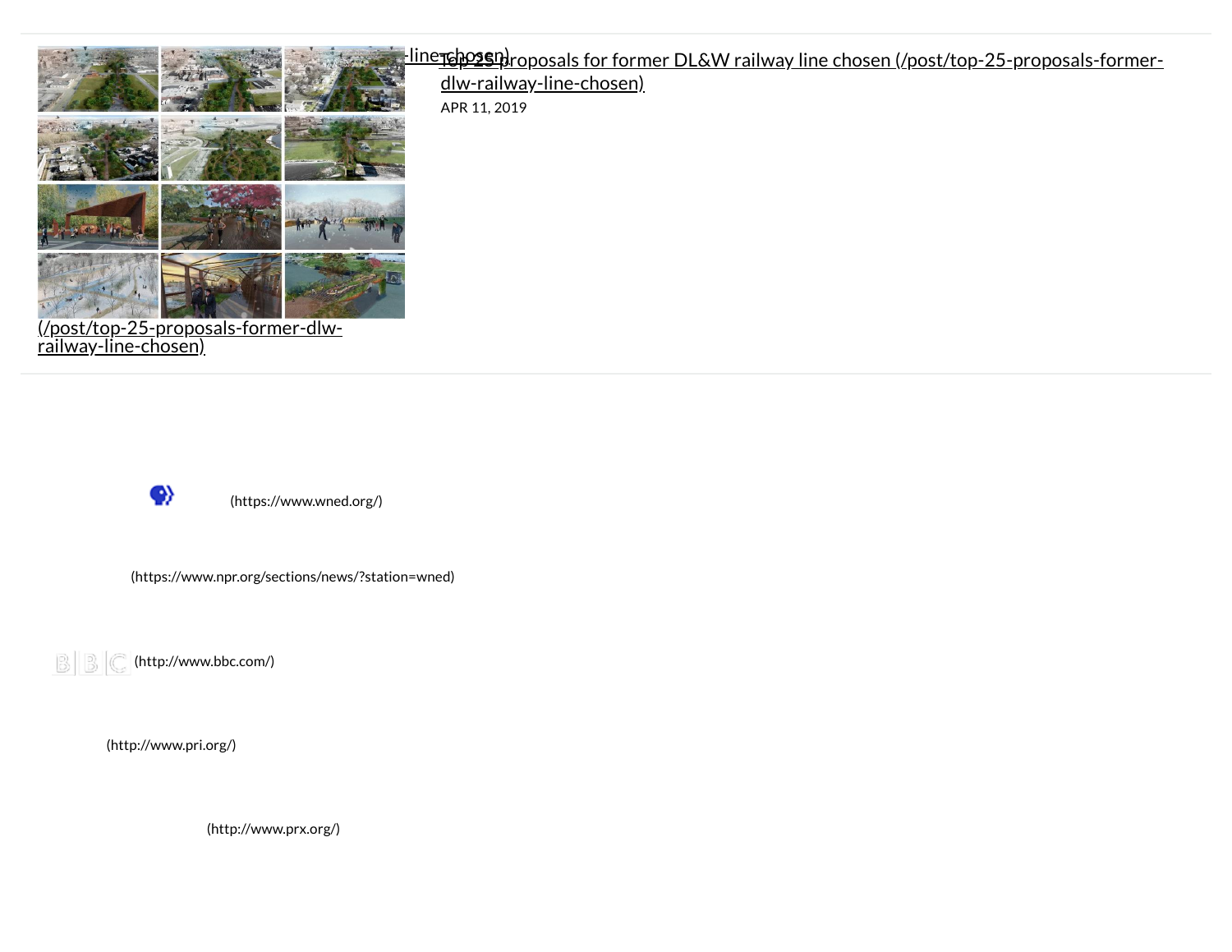[\(https://www.pbs.org/\)](https://www.pbs.org/)

[\(http://www.cpb.org/\)](http://www.cpb.org/)

◈

[\(http://protectmypublicmedia.org/\)](http://protectmypublicmedia.org/)

Contact Us [\(https://www.wned.org/about/contact-us/\)](https://www.wned.org/about/contact-us/)

EEO Public File [\(https://pbs-ingest.s3.amazonaws.com/shaw\\_festival/Web%20PDFs/Finance%20%26%20HR/EEOREPORT2-12TO2-17.pdf\)](https://pbs-ingest.s3.amazonaws.com/shaw_festival/Web%20PDFs/Finance%20%26%20HR/EEOREPORT2-12TO2-17.pdf)

FCC Public Files [\(https://www.wned.org/about/fcc-public-files/\)](https://www.wned.org/about/fcc-public-files/)

The Public and Broadcasting [\(https://pbs-ingest.s3.amazonaws.com/shaw\\_festival/Web%20PDFs/public\\_and\\_broadcasting.pdf\)](https://pbs-ingest.s3.amazonaws.com/shaw_festival/Web%20PDFs/public_and_broadcasting.pdf)

Diversity & Inclusion Initiative [\(https://www.wned.org/about/\)](https://www.wned.org/about/)

Copyright Policy [\(https://d1qbemlbhjecig.cloudfront.net/prod/filer\\_public/wned/Business-HR/PDF/62d7982b6a\\_WNEDWBFOCopyrightPolicyFeb2019.pdf\)](https://d1qbemlbhjecig.cloudfront.net/prod/filer_public/wned/Business-HR/PDF/62d7982b6a_WNEDWBFOCopyrightPolicyFeb2019.pdf)

Corporate Sponsor [\(https://www.wned.org/ways-to-support/business-sponsorship/\)](https://www.wned.org/ways-to-support/business-sponsorship/)

© 2020 WBFO